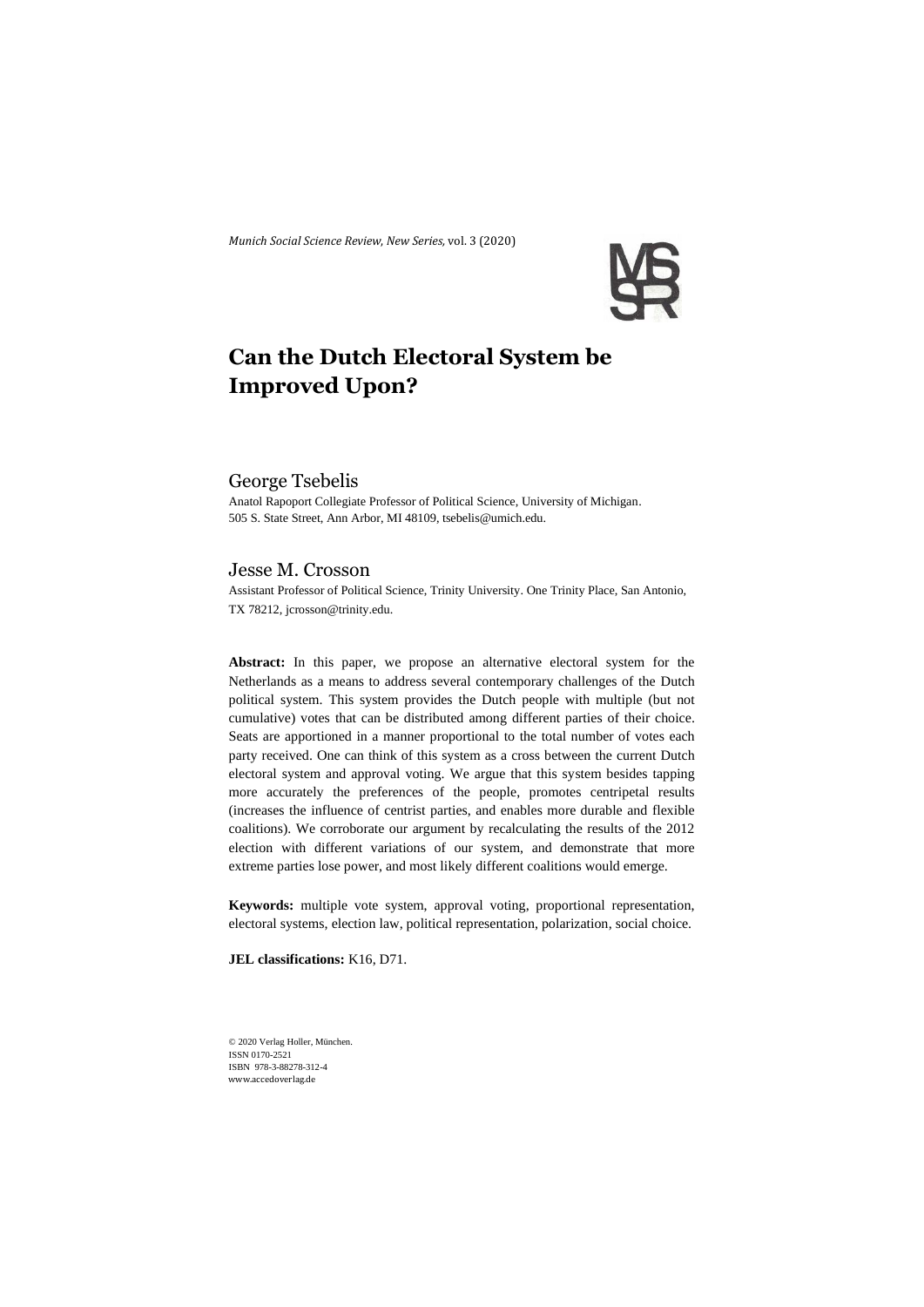#### **1. Introduction**

In "The Future and Viability of the Dutch Democracy: A Model Case", Brouwer and Staal (from now on B+S) provide an invaluable contribution to Dutch Democracy and to the analysis of political institutions in general, in that they present a systematic accounting of all the unsatisfactory characteristics of institutions that overall function very well, as well as questions some of the proposed changes in a systematic way. Given the overall difficulty of modification of the Dutch constitution (requiring two approvals by the bicameral legislature, one with 2/3 majority after an election) and the fact that the Constitution of 1848 has been modified only 19 times through the year 2013 (18 of which Tsebelis (2020) classifies as "insignificant"), the authors' make a compelling case for the need to underscore and understand institutional problems in the Netherlands.

In this rejoinder, we therefore examine one specific institution, the Dutch electoral system, focusing in particular on the consequences of the Netherlands' proportion system. The Netherlands' electoral system is perhaps the most proportional electoral system in the world (along with Israel), the entire country functions as a single electoral constituency. Thus, the features of proportional systems are likely to be more pronounced in the Netherlands than in other proportional systems. As Brouwer and Staal argue, "A proportional system represents preferences better in parliament than a majoritarian one; it increases the responsiveness of and the trust in the system; and it allows for the representation of small minorities." (p. 39) Yet, "Charron and Lapuente (2011) present empirical evidence based on subnational European regions, that there is indeed a negative correlation between political fragmentation and the quality of governance [in proportional systems]." (p. 44-45).

Thus, a potential problem in this system is that "voters have little influence on which coalition government is formed after an election" (p. 39), and that "although ideological divergence between the electorate and its representatives takes place in both systems [plurality and proportional], this discrepancy is larger in a proportional system (Stadelmann et al. 2019)" (p. 42). One proposed solution for these problems is the "formateur" elected by the voters (p. 51), and it is interesting to note that this was the solution adopted by Israel. However, the solution was rejected after conflicts erupted between the two institutions independently directly elected by the people (Parliament and prime minister).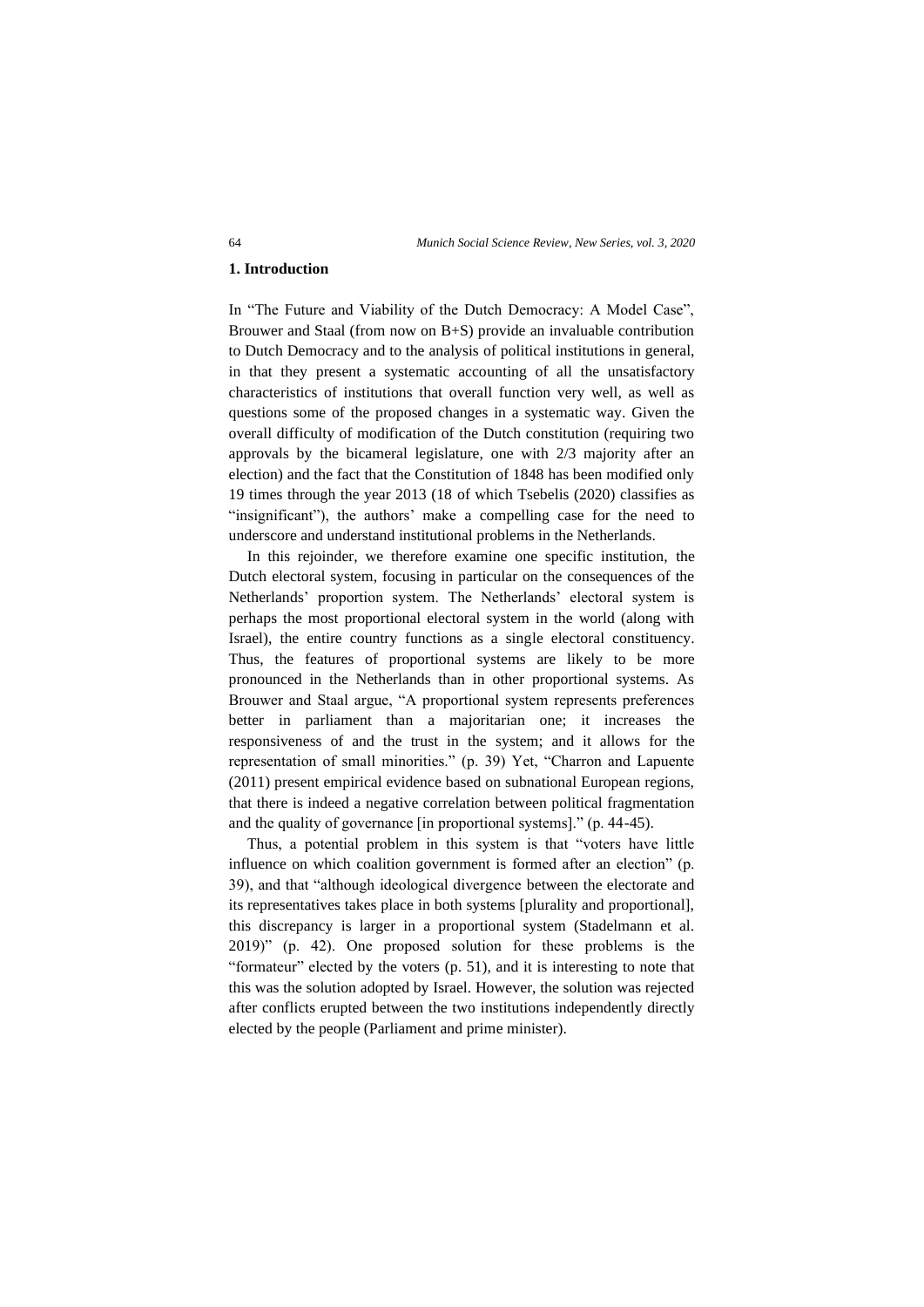These challenges, we believe, underscore the need for changes to the electoral system itself – and not the multiplication of elections – if reformers wish to remedy the discrepancies between the people and their parliament (and government), as well as the fragmentation and quality of governance. In addition to these challenges, we also believe that the Netherlands (and similar proportional systems) face other potential problems that are addressable via electoral reform. In particular, the significant changes in the composition of parliaments from one election to the next in the Netherlands could generate problems, especially since the Netherlands presents more oscillation in electoral results and in party composition than other European countries. <sup>1</sup> For example, early elections and replacement of one or more coalition partners has been a frequent phenomenon in the Netherlands: out of the six elections between 2000 and 2018, for example, coalition partners changed four times, and several of the elections were early. Our study will focus on one particular election that had both these features.

In conclusion, on top of the problems of the electoral system identified in the B+S paper, there is a significant variance over time in Parliamentary composition, and an even more significant variation in government composition. Moreover, we will argue there is significant *policy* dispersion among different political parties, which is likely to translate into the difference of opinion between the electorate and the parliament (as well as resulting Government). For these reasons, we propose here an electoral system that addresses several current challenges in the Dutch system, along with some others we will identify below. The essential feature of the electoral system we propose is that it is a multiple vote system; that is, it provides voters with more than one vote, and voters may cast as many (or as few) of their allotted votes as they wish. These votes are cast under just one condition: they cannot be used to support the same party more than once – in technical terms, they cannot "cumulate" (Cox 1990). This electoral system can be combined with any transposition mechanism for the distribution of seats: proportional representation at the national (current system) or local level, with the application of a low – say, 1 or 2% – threshold, or even with the application of a high (5 or 7%) threshold.

<sup>&</sup>lt;sup>1</sup> For many years, astute observers of party systems argued that "party systems are frozen" (see Lipset and Rokkan 1967) In the Netherlands case, it appears that the opposite has begun to occur.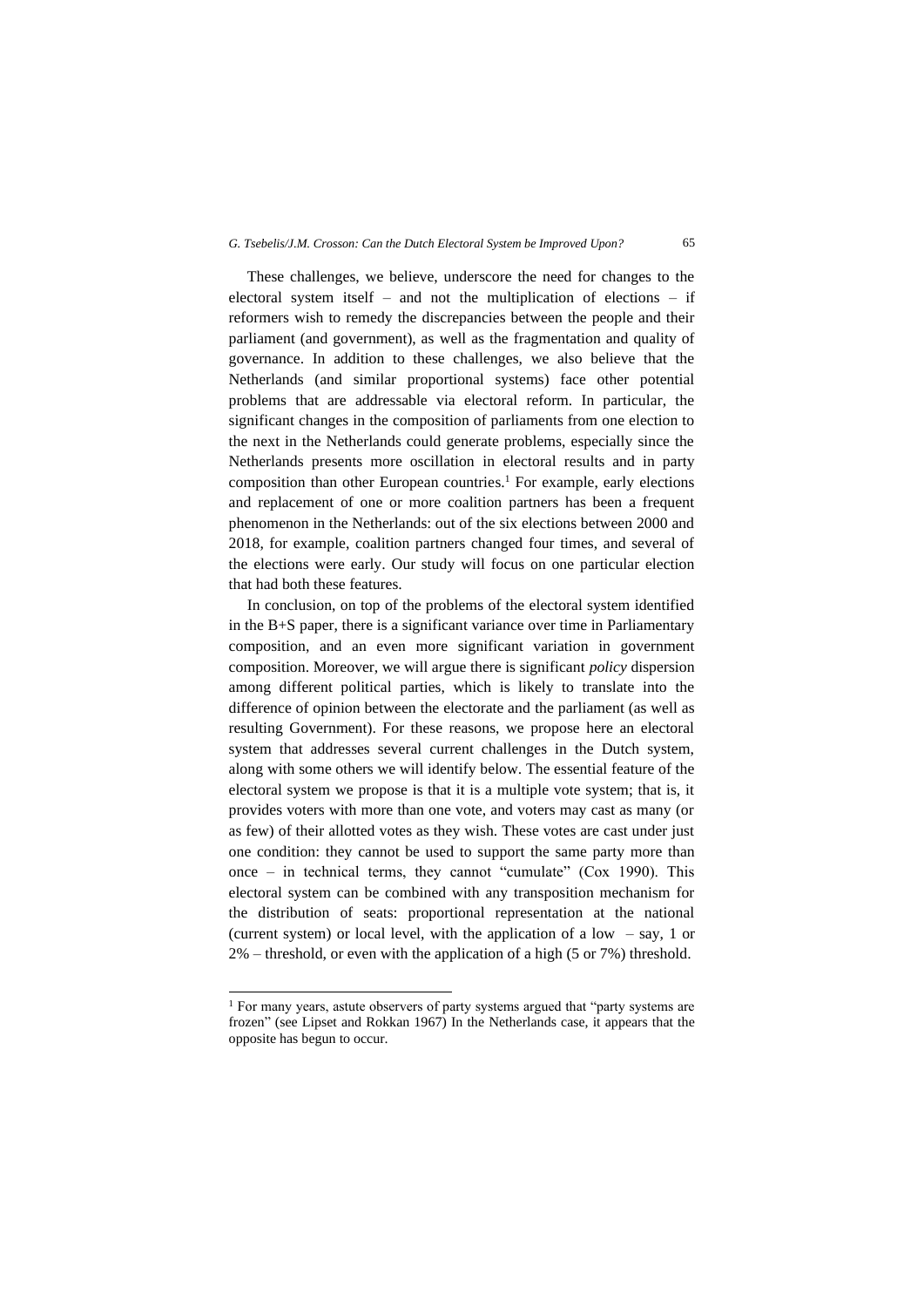#### **2. The multiple vote system in brief: Advantages for voters**

The distinctive feature of the system is that votes cast are summed up and distributed via mechanical provisions of the specified electoral system. What difference does the provision of multiple votes generate? We will argue that there are three significant consequences: first it enlarges the voters' strategy space; second, it is likely to increase voter information; and third, it has centripetal consequences for the party system of the country. We will provide conceptual explanations for the first two, and we will focus our analysis on the last of these consequences – the significance of this centripetal property.

With respect to voters, this system presents an exponential increase in the number of voting alternatives. Indeed, if we permit voters to have number of votes equal to the number of parties minus one (a vote for all parties is equivalent with no vote at all), the number of choices is:

$$
\sum_{i=1}^{n-1}\frac{N}{i}+1
$$

where N equals the total number of parties in a country. For example, if the Netherlands presents voters with 10 viable parties for election to Parliament, a single-vote system provides the voter just eleven options: a single vote for any of the ten parties (plus outright abstention). In a threevote system, however, the number of choice profiles increases to 176 (abstention, plus the 10 single party votes, 45 two party votes, and 120 three party votes). Even more impressively, a four-vote system affords the voter 386 unique choices. The maximum number of available choices lies at 5 total ballots, wherein Dutch voters would enjoy 638 total choice profiles.<sup>2</sup> One may object that the number of choices is overwhelming for the voter; but, in reality, it is a simple task, since the voter only has to determine which of the parties (s)he likes enough to vote in favor of. Our system, in fact, is identical to some forms of approval voting, which has already been adopted successfully by several smaller voting bodies (Brams and Fishburn 2007 [1980]).

Compared to other multiple vote systems, we believe our approach strikes an appropriate balance between the expressive benefits of multiple voting and the cognitive difficulty associated with some such systems. For

<sup>2</sup> The total number of available choice sets decreases after 5 votes, since the voters now face the decision of who to *exclude* in their ballot, rather than who to *include.*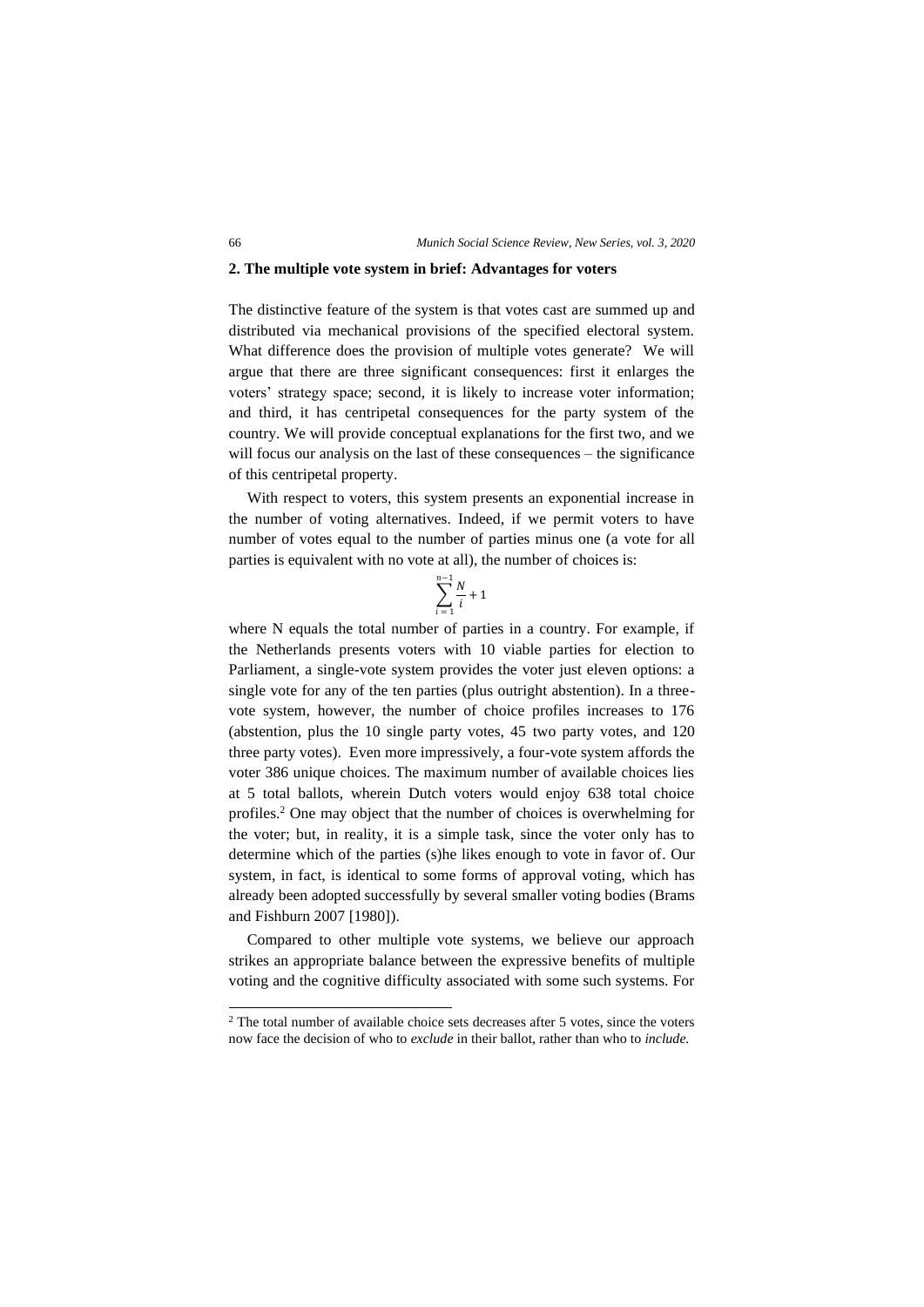example, proponents of other systems may argue that simple approval is not a sufficient option, and that the voter should be able to grade the parties (say from 1 to 10) or at least to be able to reject the ones (s)he dislikes (have the options 1, 0 and -1). However, each of these options requires considerably more of the voter, namely that they require her to form opinions not just about the parties themselves, but about their *relative* appeal. Our system, which effectively combines approval voting with the current Dutch proportional system, requires comparatively less of the voter while nevertheless enabling her to better express herself than in single-vote regimes. 3

We believe this increase in choices is likely to reduce the number of abstentions, since it dramatically lowers the probability that voters are indifferent between vote choices (e.g., Plane and Gershtenson 2004). Indeed, a voter who does not know if she should prefer party A or B in a multiparty system may now simply vote for both. Moreover, she may do so without confronting the cognitively taxing task of ranking candidates: all votes in this setting are "worth" the same.

In addition to its potential for decreasing abstention, we believe that a multiple vote system may help to increase voter information. In order to evaluate different parties under such a system, voters will have to pay attention to the positions of a larger number of parties —understanding that they will ultimately be voting for more than a single party. Moreover, understanding that actually casting multiple votes increases their impact on the outcome, voters face incentives both to cast more votes and improve their information in the process. We are hopeful this particular feature of the multiple voting system will have a significant impact on the voting habits of the public.

Taken together, these two characteristics potentially promote a critical attitude of voters vis à vis parties, as opposed to an identification attitude. That is, instead of voters trying to find a party to identify with, they can be more critical and express their preferences more fully (if they so wish). This result carries with it both pros and cons. On one hand, some researchers claim that party identification fulfills a variety of positive societal functions, such as increasing voter turnout, serving as a policy

<sup>&</sup>lt;sup>3</sup> Because we have incorporated the existing PR system into our modified system. One can also incorporate possible modifications of the Dutch system (such as different representational threshold) in the model we propose.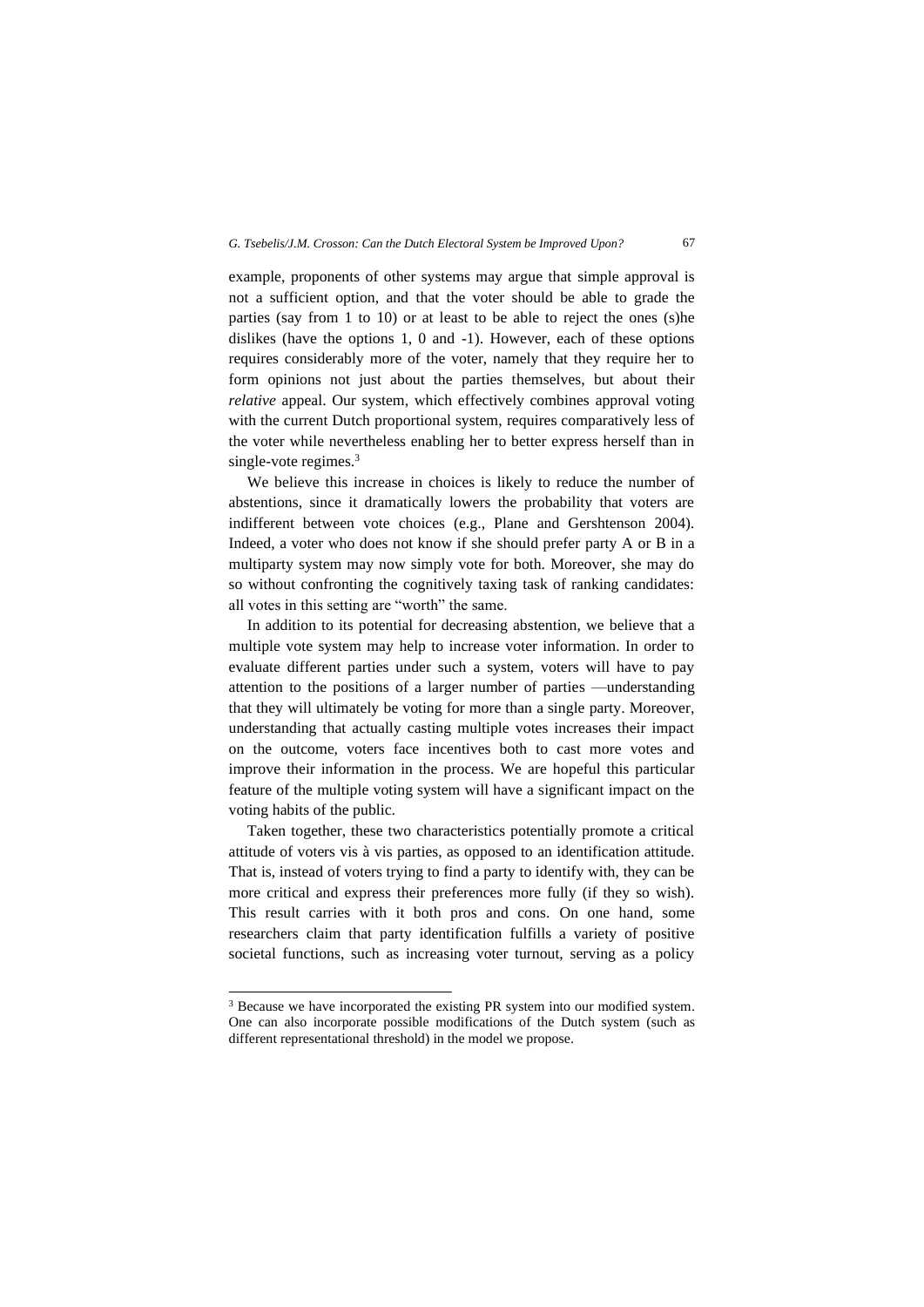evaluation heuristic, and encouraging other types of political participation (see Dalton 2016 for a review). However, as Lavine et al. (2012) and others have underscored, intense partisan identification can lead to narrow-mindedness on the part of partisans. Indeed, such identifications may lead partisans to disregard important information that does not confirm their partisan biases. Doing so could empower demagogic leaders or create partisan informational asymmetries and fracture a society according to partisan identifications.

These advantages notwithstanding, we focus for the remainder of the paper on one particular property of this electoral system, which has not been discussed as one of the challenges of the Dutch electoral system, despite the fact that it is becoming a more permanent feature of contemporary electoral systems: namely, centrifugal results of the Dutch party system. Typically, this characteristic is attributed to populism and polarization of the body politic, and researchers often neglect to identify *institutional means* for overcoming it. Our institutional solution to polarization is to institute a multiple vote system, which we believe will also alleviate discrepancies between voters and parliamentary or governmental representation. This solution is based on an increase of voter influence on the electoral results via the multiple voting system. Below, we discuss the effects of our system on Dutch electoral outcomes at greater length, demonstrating how affording voters with multiple votes could help to draw Dutch parties toward the center of the political spectrum.

### **3. Calculating the mechanical effect of the multiple vote system**

In order to demonstrate the centripetal nature of our multiple vote system in the Dutch context, we ran a series of simulations of electoral results under the new system. This analysis is based on current research by Crosson and Tsebelis (2020), and interested readers may find the program and apply the simulations below to any country or election they wish. The basic assumption underlying our electoral program is that if voters select to exercise their multiple vote option, they will select for their additional votes the parties closer to them. Thus, in order to simulate the effect of our system, we calculate the distances of other parties to each voter's first preference in order to estimate how voters would cast their second ballot.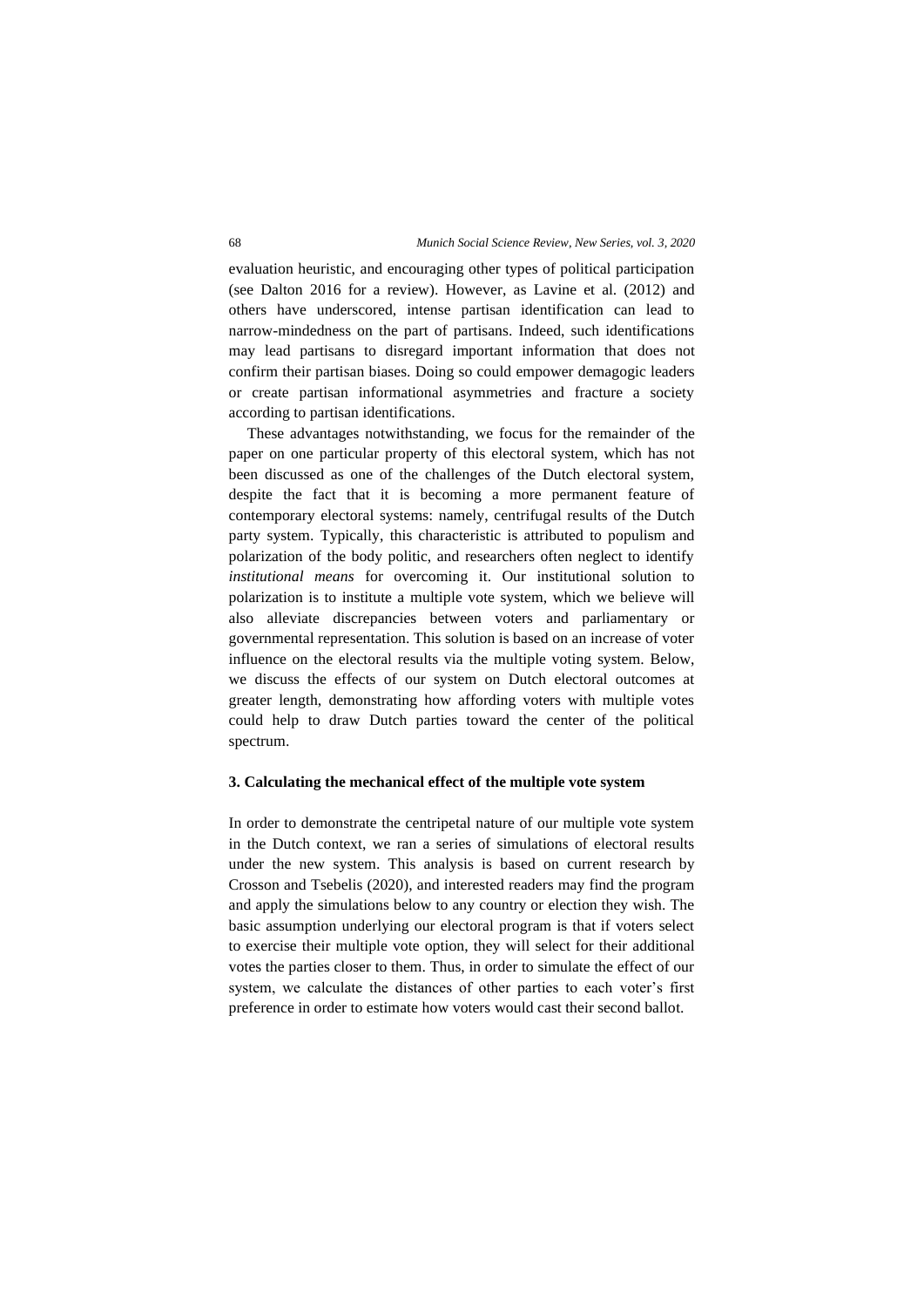

**Figure 1.** Ideological positions of Dutch Parties. *Two-dimensional ideological representations of Dutch parties in 2012, according to Laver and Benoit's (2007) schema (as applied by Lowe et al. 2011).*

We begin our simulation by assuming, for the sake of simplicity, that voters for a particular party roughly share the policy positions of that party. We recognize that this assumption is unlikely to hold in many instances, and we relax it below. Nevertheless, this allows us an empirical starting point, as the ideological positions of the parties, as well as initial party sizes, are provided by the Manifesto Project (Krause et al. 2018). More specifically, we use the 15-dimension refinement of the Manifesto Project scores generated by Lowe et al. (2011). Lowe et al. generate these 15 dimensions from a much larger number of topical categories found within the Manifesto Project data. The authors reduce the Project's dimensionality in a principled way by pairing opposing positions within the Project's data into individual dimensions – rather than incorporating some positions that lack a clear "opposite" position within the data. We join these 15-dimensional measurements with seat share data in the Netherlands from 2012, the most proximate year to Lowe et al.'s version of the Manifesto data.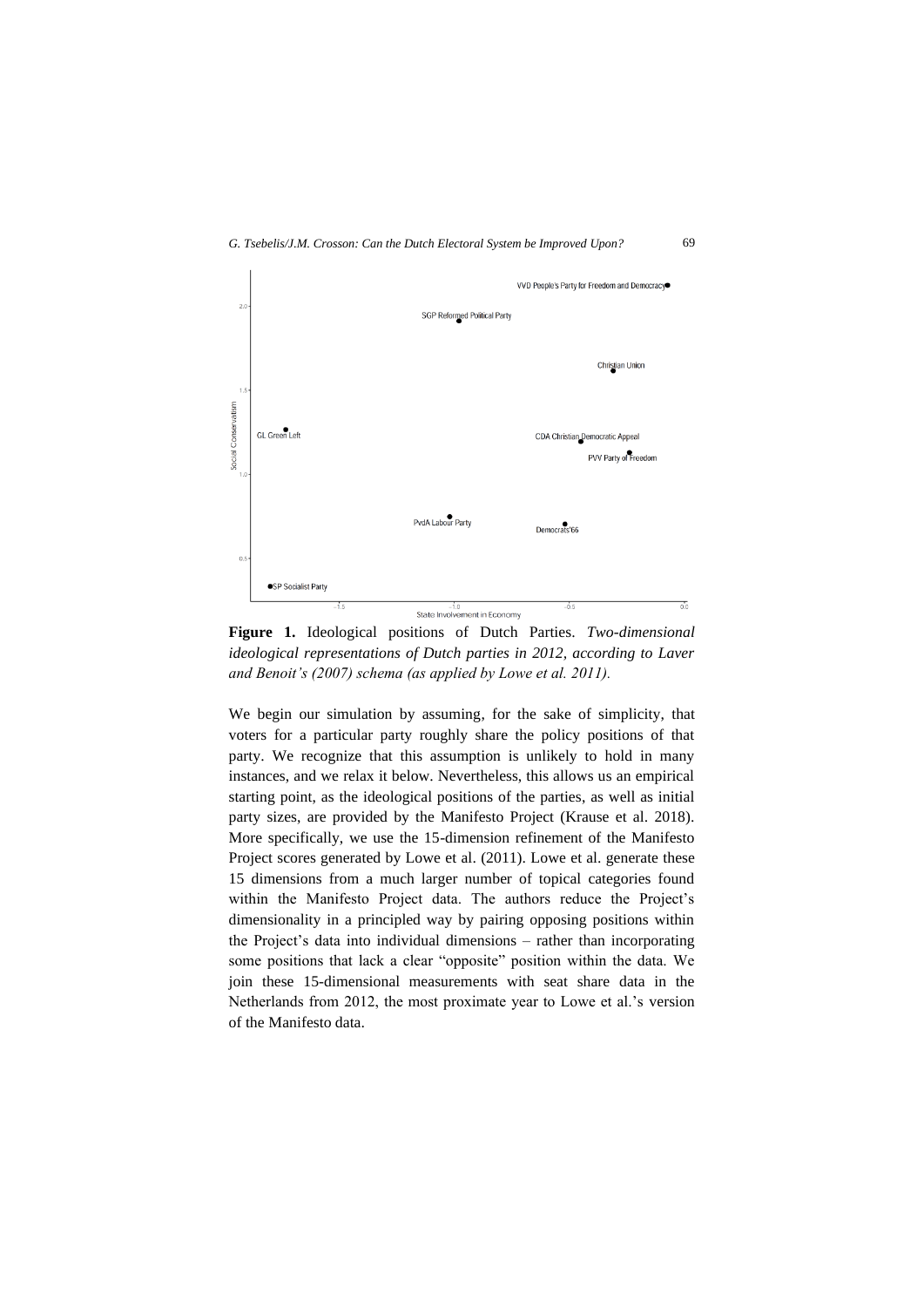Given the high dimensionality of the data, providing visual representation of the parties' ideal points is impossible. Thus, for visualization purposes, we plot the parties' locations according to Lowe et al.'s scaling of Laver and Benoit's (2007:98) Table 2). The 2-dimensional party scores place parties along "social conservatism" and "state involvement in the economy" dimensions. The first observation from Figure 1 is that the political parties are located in an ellipse, with the longer diameter along the first diagonal of the space. This implies that the Dutch political parties occupy a large policy space, as we discussed earlier. On the basis of this positional image and a series of additional parameters, we have constructed a program that calculates the effects of multiple voting. Here we will describe the algorithm, and thereafter present the actual results of the calculations.

The algorithm's requirements are as follows:

- 1) *Initial party percentages:* The initial positions of voters are provided by the percentages of each party, and their policy positions as shown in Figure 1. The program can use as many policy dimensions as specified by the user. In addition, the option for parties of *not* taking position in any particular dimension is also available to the user.
- 2) *Number of votes:* The program user can determine how many votes can each voter use.
- 3) *Prevalence of proximity voting:* Voters are assumed to select the parties closest to them for subsequent votes. So, they will select the party closest to them for their second vote. However, we have added a random error term in this selection, whereby voters, with some probability, cast their votes randomly. The justification is either that voters may not have an accurate picture of positions in all dimensions, or that some voters attribute higher significance in particular dimensions such that they chose to give their subsequent votes to parties that are closer to them in this particular dimension as opposed to the smallest multidimensional distance.
- 4) *Ideological Acceptability:* Since vote cumulation (attributing multiple votes to the same party) is not permitted, we provide the voter with the option of using only some of the available votes, i.e., to refuse to vote for parties that are considered too far away from the voter's preferences. Accordingly, the user of our program can specify the maximum distance within which a party must fall in order for voters to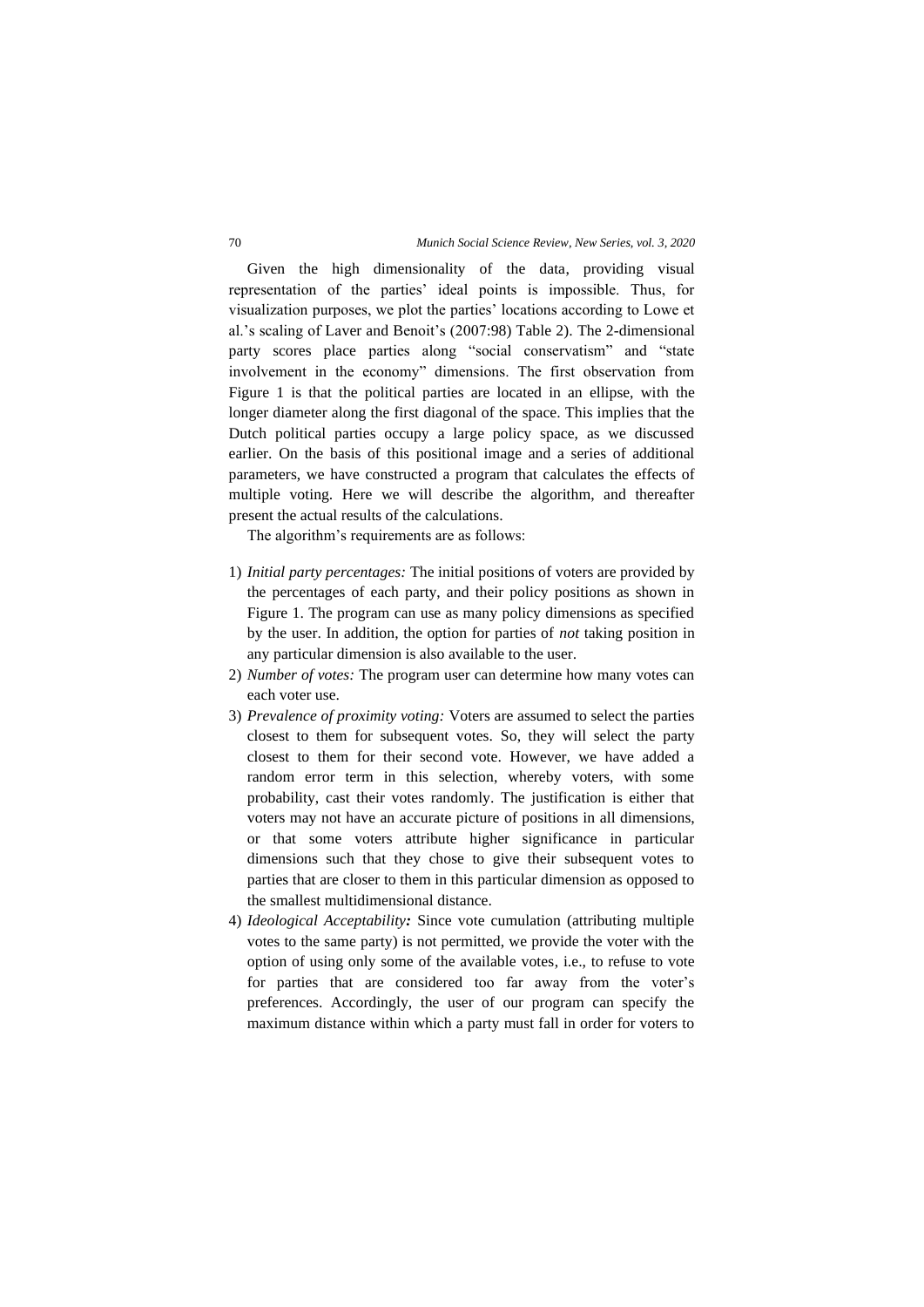actually cast their ballot for that party. One may think of this as the "tolerance" distance.

An important feature of our program is that with every additional vote cast, the algorithm recalculates the positions of voters. That is, instead of assuming that a voter's preferences are perfectly expressed by their first vote (and, consequently, perfectly in agreement with their party's preferences), we update voters' preferences with each additional vote. The updating occurs by placing each voter at the midpoint between his or her first and second choice. This way, the voters of each party become more differentiated from each other. (We remind the reader that the error term we have introduced differentiates the choices of voters.) The process is repeated as many times as permitted by the user through the specification of the tolerance distance.

The essential features of this algorithm are that centrist parties will get more votes from extremist ones, because they will receive votes from all directions, while extremist parties will receive votes only from their neighborhood. In addition, the difference in the size of different parties will decrease under our algorithm. To see why, we assume that a large and a small party are close to each other, and therefore "exchange" votes within our framework. When this occurs, the large party will necessarily provide more second votes to the smaller one than vice versa. This is a first order approximation of our system: it assumes that voters distribute their additional votes on the basis of proximity alone. One could assume instead that voters of small parties would be more willing to vote for a larger one than vice versa. If one makes this additional assumption, then the size of the parties will not be as dramatically affected by the electoral system we propose as in our analysis.

In what follows, we will present the results of the multiple vote electoral system and primarily its centripetal property, by calculating the gains and losses of the different parties as a function of their distance from a central point of the policy space, i.e., the multidimensional median. In order to assess the robustness of our results, we have also calculated the distance from other centrally located points such as the geometric median and center of gravity and the results are the same.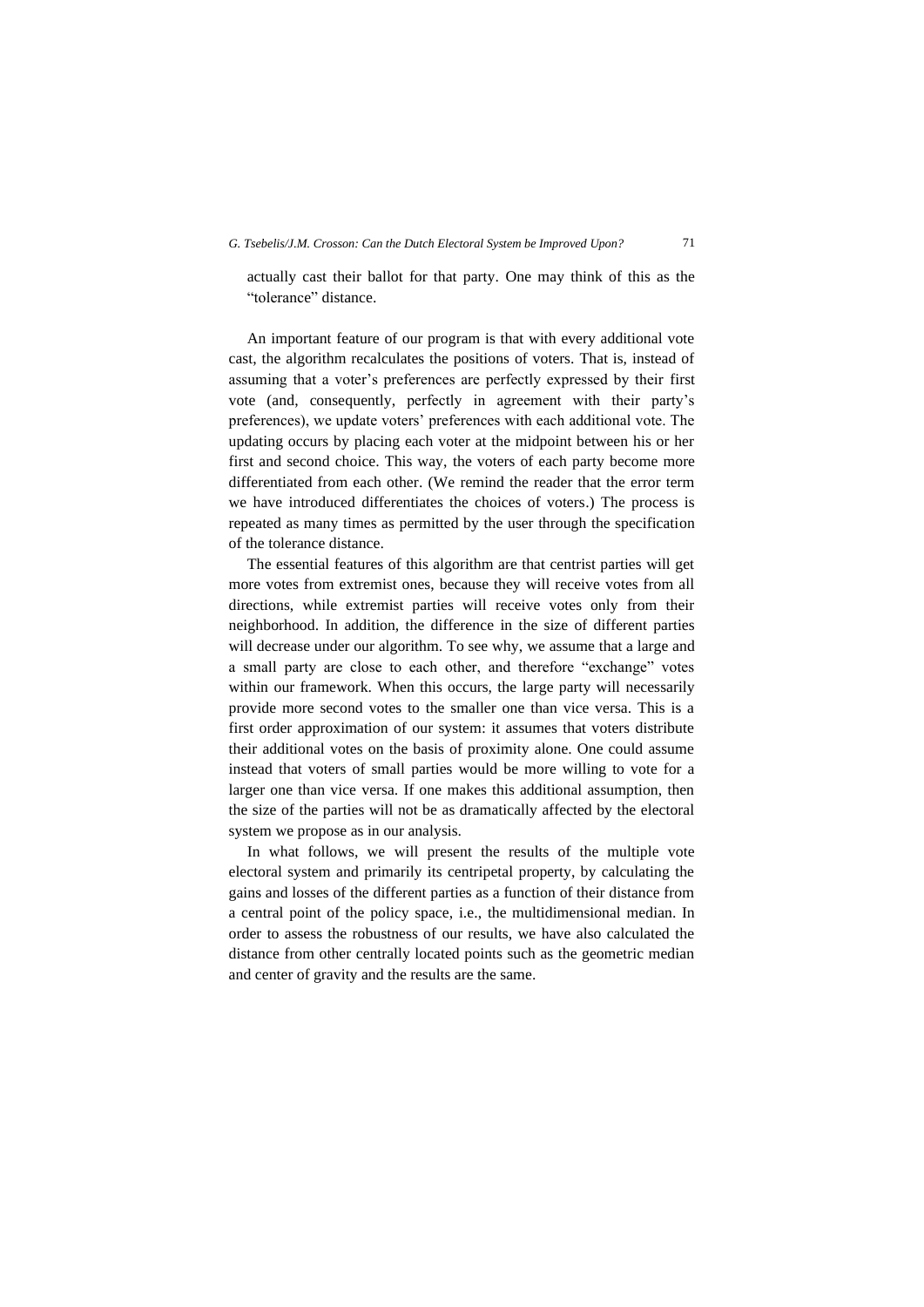

**Figure 2.** Gains and Losses by Dutch Parties in N-Vote System *Twodimensional ideological locations of Dutch parties (Laver and Benoit 2007), with gains and losses in the N-vote system (relative to the actual 2012 electoral results). Plus signs indicate gains, while minus signs signify losses. Since PVV made neither gains nor losses, its location is signified with a point.*

## **4. Analysis of electoral results**

Figure 2 combines the positions of the different parties presented in Figure 1 with the gains and losses incurred by each party calculated by our program (depicted with plus and minus signs).<sup>4</sup> There is primary observation to be derived from Figure 2. Note that there are two different divisions in the bottom portion of the figure, whereby all parties on the fringes of the distribution shrink in size – with the exception of the Party of Freedom (PVV), which remains the same size at 15 seats – while the

<sup>4</sup> We remind the reader that all the results of our system will be a function of the depicted ideological positions generated by the *Manifesto Project*, and encourage those who disagree with the current positioning to apply updated or improved locations to the program articulated by Crosson and Tsebelis (2020).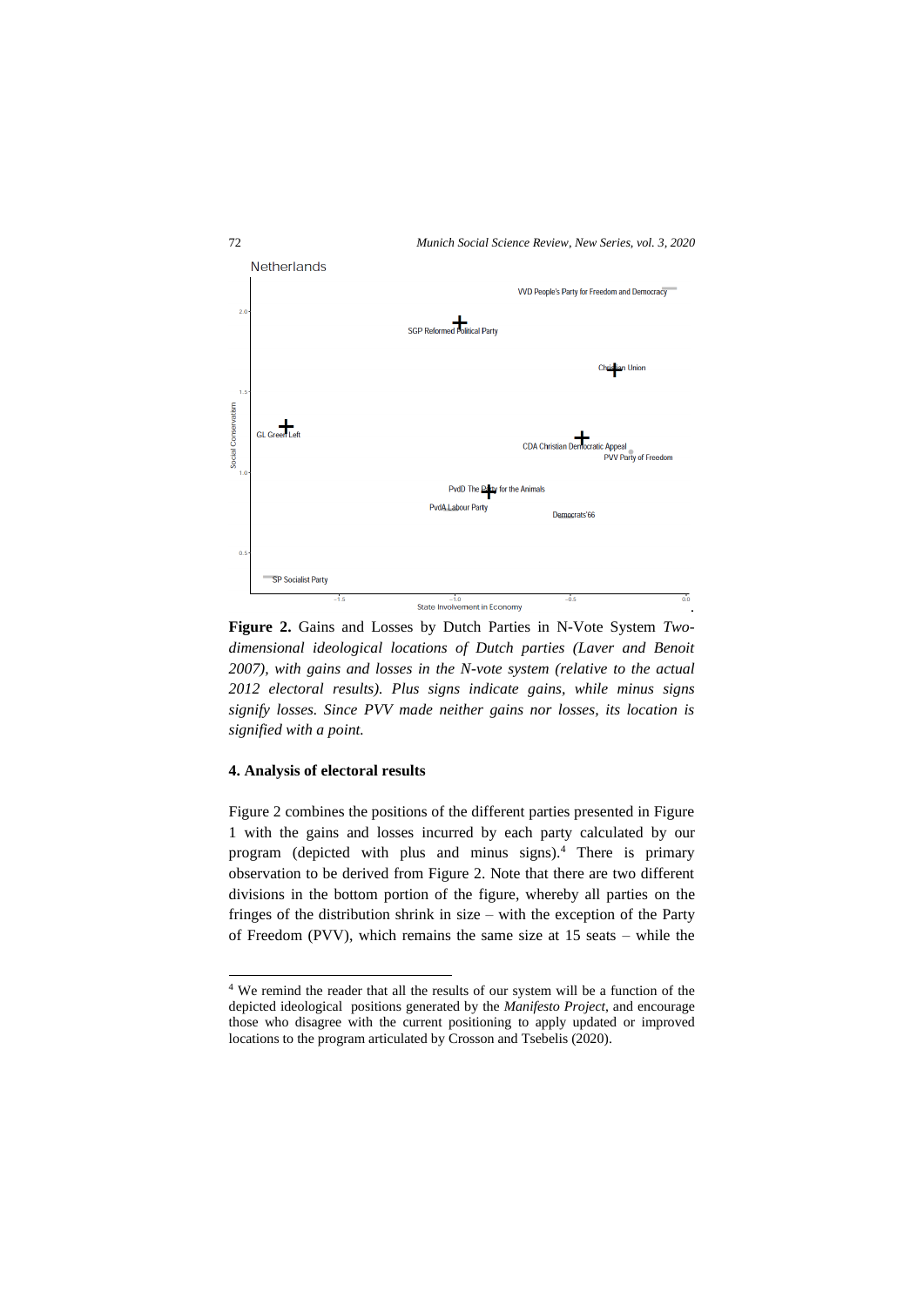more centrist see their shares increase relative to the current electoral system. Another observation is that larger parties, such as VVD and PvdA, are among the losers of the electoral system we propose, while the smaller parties have increased their share.

This latter observation is primarily a technical one: as we explained above, it is a general characteristic of our algorithm that large parties will lose votes and small ones will gain, all else being equal. However, we also explained that making voters of larger parties more "patriotic" (or, depending on one's point of view, loyal or dogmatic) would reduce this effect. Yet this mechanical feature constitutes just one aspect of the depicted dynamic. Indeed, more interestingly, the two larger parties are actually the parties that *gained* votes in the 2012 election: VVD increased its seats from 31 to 41, and the PvdA from 30 to 38.Given the positions of the parties, the 2012 result seems like a polarizing one, and further examination of the political history of the 2012 elections confirms this analysis.

| Party      | Initial<br><b>Seat Share</b> | Mean<br>$N$ -vote<br><b>Seat Share</b> | $N$ -vote<br>Seat Share<br>Range | $N$ -vote<br>Seat Share<br>Less PvdD |
|------------|------------------------------|----------------------------------------|----------------------------------|--------------------------------------|
| <i>VVD</i> | 41                           | 16                                     | [11, 24]                         | 18                                   |
| PvdA       | 38                           | 25                                     | [18, 31]                         | 25                                   |
| SP         | 15                           | 9                                      | [6, 12]                          | 10                                   |
| <i>PVV</i> | 15                           | 15                                     | [13, 18]                         | 18                                   |
| CDA        | 13                           | 18                                     | $\left[15,\,23\right]$           | 25                                   |
| D66        | 12                           | 11                                     | [6, 16]                          | 24                                   |
| CU         | 5                            | 22                                     | [18, 25]                         | $22\,$                               |
| GL         | 4                            | 5                                      | [2, 10]                          | 5                                    |
| SGP        | 3                            | 8                                      | 2, 13                            | 8                                    |
| PvdD       | $\overline{2}$               | 21                                     | [17, 26]                         |                                      |

**Table 1.** Average Seat Distributions according to N-Vote System. *Average seat share (and range across all simulations) in the lower chamber for each party, across all parameter values in the simulation. Final column displays the seat share if PvdD is excluded from the simulations.*

An early election in 2012 was forced by the PVV, who withdrew its support for Prime Minister Mark Rutte because of the austerity measures that the government wanted to apply. In the election, the VVD won seats, and the PVV lost. Another winner was the PvdA, which increased from 30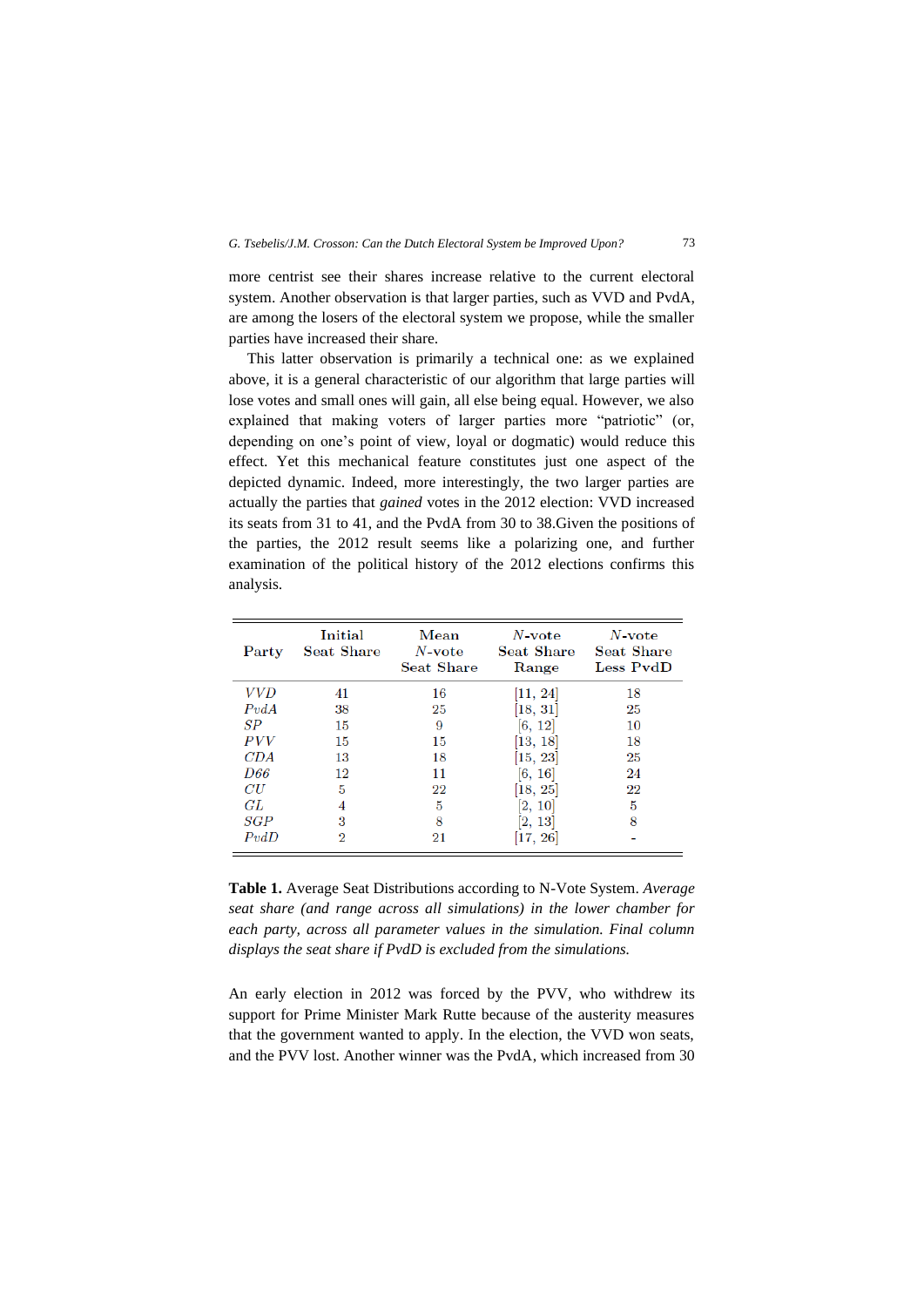to 38 seats. After almost 50 days of negotiations, the two winners formed a coalition government. Table 1 explains why this was an obvious solution (the two parties have a majority of seats), while Figure 1 explains why this solution was nevertheless difficult – as the distance between the two parties is large. This coalition was ultimately successful. It is one of the few governments that completed its term. But because it lacked a majority in the upper chamber, it had to rely on the votes of Democrats '66 (D66), the Christian Union (CU) and the Reformed Political Party (SGP).

Had the election been performed with the system we propose, both parties would have had *fewer* seats, as Table 1 demonstrates, so this government would not have been possible. However, there are many parties located *between* these two coalition partners that would, at least spatially, support any policy solution that the VVD and the PvdA would agree upon. In fact, this is exactly how the government coalition functioned in order to achieve a majority in the Upper House. With our results, then, a coalition would likely form without the PVV, but the Christian Union and all the other parties needed for an Upper House majority would also have a majority in the lower House. Overall, in fact, there are many more politically flexible coalitions that would be closer to the center of the policy space as Figure 1 indicates.

There is one feature of our system, however, that will likely surprise readers with knowledge of the political life of the Netherlands: The Party of the Animals (PvdD) makes major gains in our system, shifting from 2 to 21. According to Figure 1, this occurred because of PvdD's central location in the policy space. However, the reason for this central location is not necessarily because of moderate policy positions. Instead, it is because PvdD does not express official positions on many major issues. Regardless of the reason, this central location attracts votes from all directions and renders PvdD a theoretically useful coalition partner. In actuality, PvdD may not be a reasonable recipient of additional votes, nor a credible partner. That is, the fact that they do not take positions on other issues may be considered a sign of peculiarity, and not of flexibility. Thus, not only would PvdD likely seem an odd coalition partner, but many voters may never consider voting for such a party, in spite of its overall "moderate" location. For these reasons, we rerun our results without this party, in order to demonstrate the robustness of our results. As the last column of Table 2 indicates, the centrist coalition still prevails with a significantly larger number of seats. The primary beneficiary of the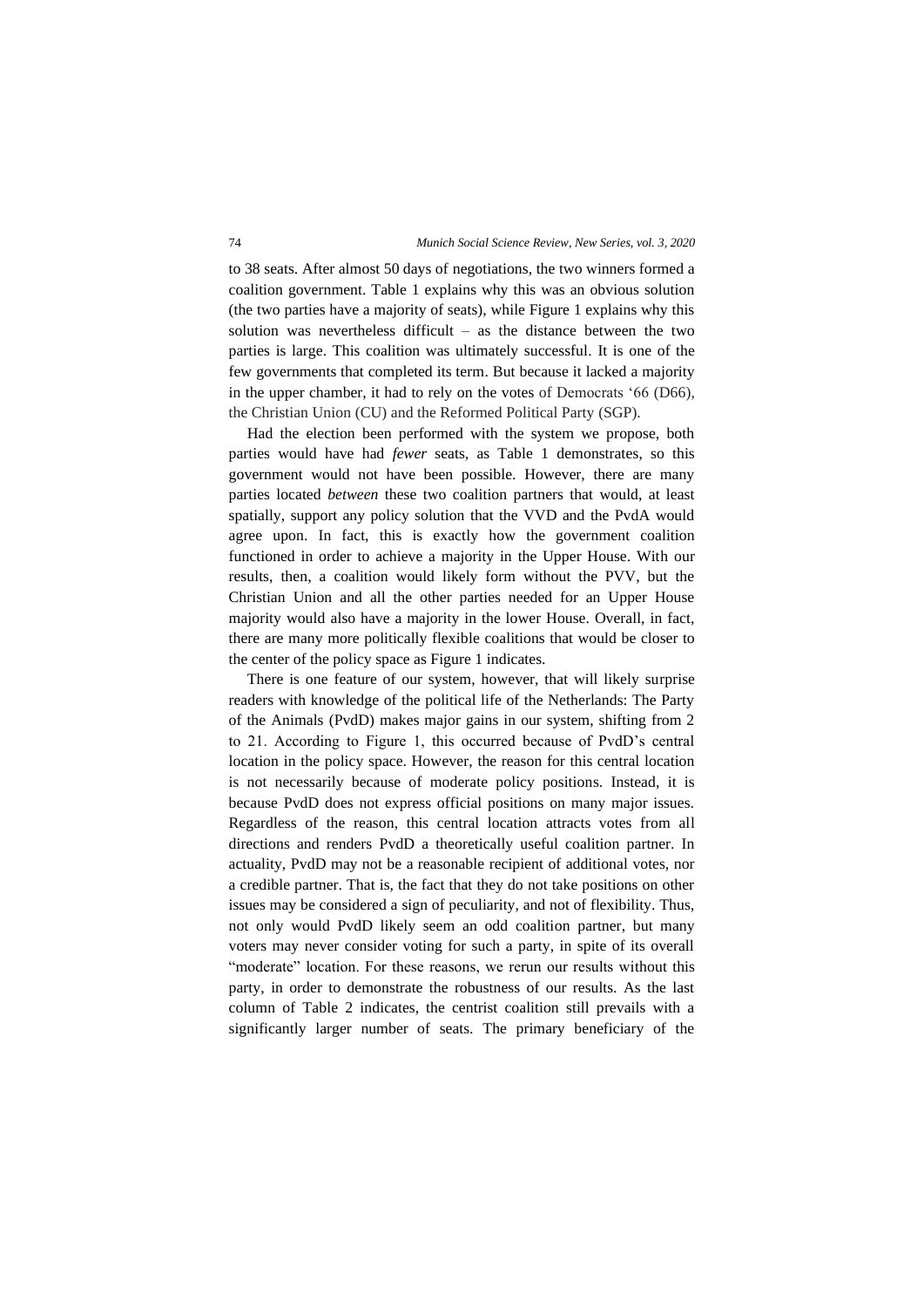elimination of the Party of Animals was the neighboring Democrats '66 (D66).

But is it justifiable to alter the will of the Dutch people who rewarded one party (VVD) and punished another (PVV)? First let us clarify that our system would significantly reduce the reward of the PVV, but it would nevertheless leave the PVV at15 seats. What would be the basis of this outcome? As Figure 2 indicates, these parties were far away from the center of gravity of the Dutch political system. The actual history of the early 2012 election appears to corroborate this distance: the two parties were in sufficient agreement to form a government, but ultimately decided to separate from one another. The distance between coalition partners was even larger in the VVD-PvdA government, and the reasons that the government survived was the inclusion of additional partners. Our electoral system would have promoted a more centrist coalition, given the larger influence it affords to the centrist parties.

### 5. **Implications**

The major debate we hope our paper will generate is the following: is what we propose an "alteration" of the will of the people? *We believe that the electoral results are not a simple reflection of the will of the people, but a product of the interaction between the will of the people and the institutions undergirding the electoral system.* Indeed, when people vote they answer the question: "which one party do you like the most?" We change the question to: "which *n* parties do you like the most?" In this exercise, we showed that giving more weight to each voter produces more moderate outcomes than the current electoral system. If reduction of polarization is a desirable outcome, the multiple vote is a means to achieve it not only without distorting voter preferences, but actually relying *more*  on the preferences of Dutch voters.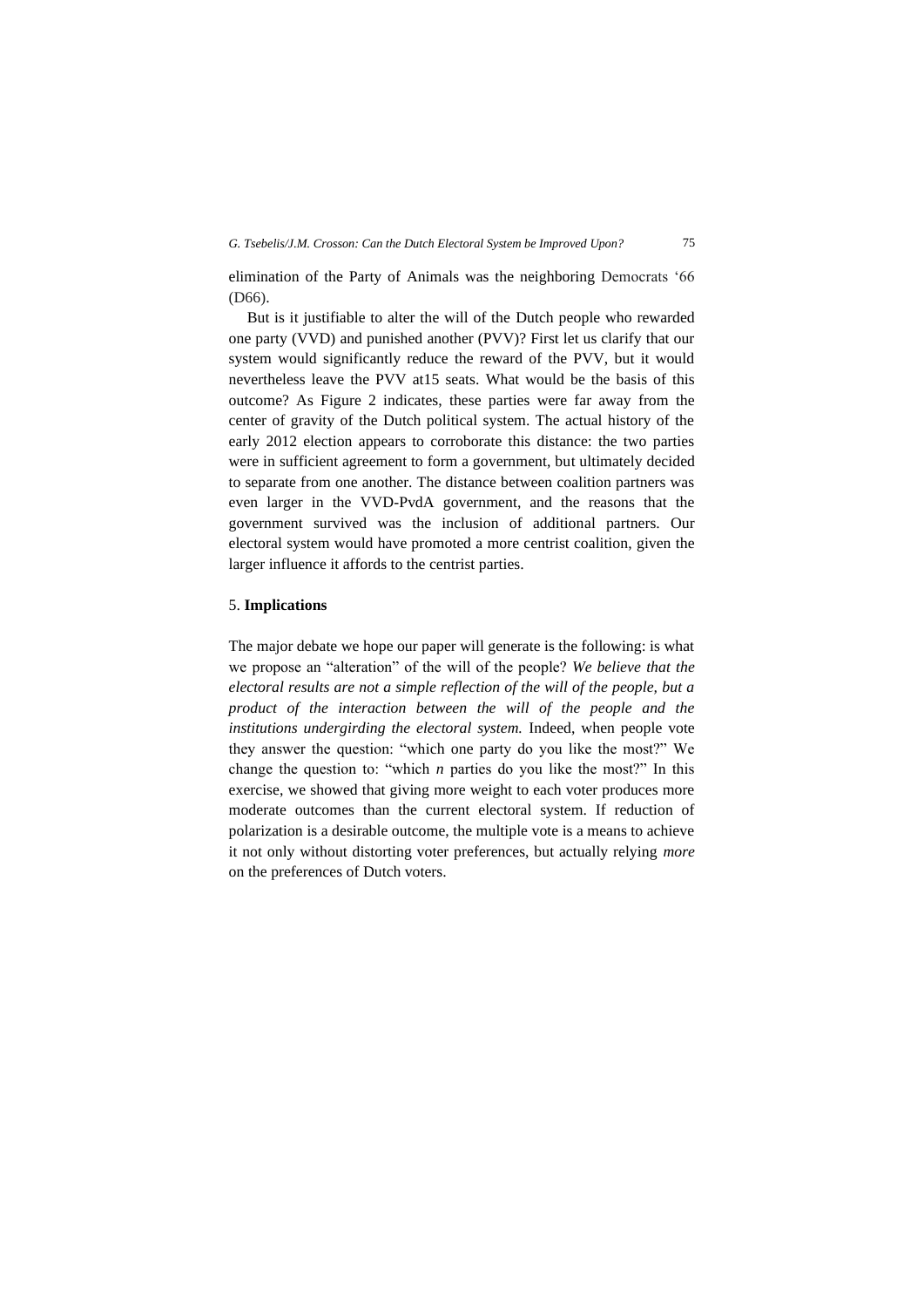76 *Munich Social Science Review, New Series, vol. 3, 2020*

|                                | Dependent variable:         |
|--------------------------------|-----------------------------|
|                                | Gains from $n$ -vote System |
| Distance from Center           | $-0.632***$                 |
|                                | (0.016)                     |
| <i>Initial Party Size</i>      | $-14.680***$                |
|                                | (0.215)                     |
| <b>Acceptability Parameter</b> | $0.055***$                  |
|                                | (0.012)                     |
| Number of Votes                | $0.086***$                  |
|                                | (0.017)                     |
| <i>Proximity Voting</i>        | $0.276*$                    |
|                                | (0.164)                     |
| Constant                       | 5.219***                    |
|                                | (0.212)                     |
| Observations                   | 6,000                       |
| $R^2$                          | 0.476                       |
| Adjusted $\mathbb{R}^2$        | 0.476                       |
| Note:                          | *p<0.1; **p<0.05; ***p<0.01 |

**Table 2.** Regression Results of N-Vote System Gains. *Linear regressions of the difference between our n-vote system electoral vote shares by party and the "actual" results of the 2012 elections, normalized by actual party size following the 2012 election.* 

Table 2 corroborates this argument. In this table we analyze the results of our algorithm with different values of the parameters we have selected. The dependent variable is each party's difference – normalized by initial party size – in percentage points between the actual electoral system and the multiple vote electoral system we propose. The model includes terms for each party's distance from the multidimensional median (*Distance from Center*) and each party's "original" size (*Initial Party Size*).;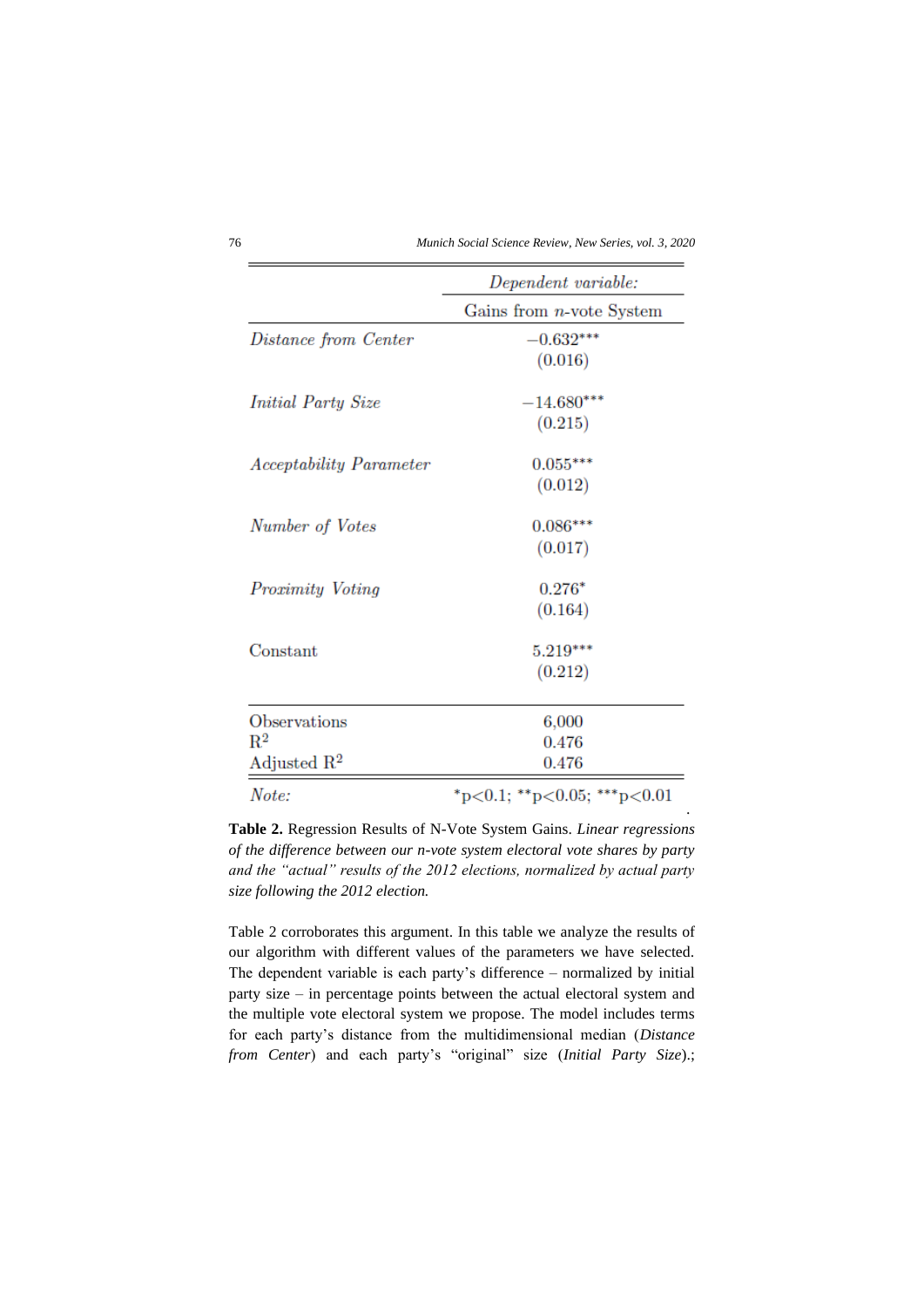Additionally, we have introduced a range of the parameters discussed in the introduction of this article: namely, the number of votes permitted by the electoral system, the acceptability parameter (what policy distance makes a voter unwilling to use more of his available votes), and the percentage cases where a voter votes by proximity as opposed to other criteria (e.g., randomly).

For each combination of parameters we performed a number of simulations (6000), and calculated the outcomes. Table 2 provides the average contribution of the different parameters across these 6000 experiments. The reader can verify that the distance from the center as well as the initial party size have negative and significant coefficients as expected. In addition, providing each voter with more votes increases the difference in the outcomes between the current voting system and the one we introduce. Having more tolerant voters – willing to use their votes to promote parties located further away from their first choice – also increases this difference. Finally, increasing the percentage of voters using actual distances in their subsequent choices also increases the difference between the actual and the multiple vote electoral systems. We find that our system would encourage significant moderation in the Dutch system, which we believe would aid in the formation of broadly representative coalitions.<sup>5</sup>

## **6. Conclusions**

In this paper, we have focused on the Dutch electoral system and the criticisms that it has generated – namely the discrepancies between parliament (and formed governments) and the people, as well as the correlation between fragmentation and quality of governance reported in the B+S article. We have also reiterated the challenges deriving from the dispersion among parties in the Dutch policy space. The world-wide emergence of populism demonstrates that these features are not restricted in the Netherlands alone.

<sup>5</sup> We want to point out that Crossοn and Tsebelis (2020) have used the same electoral system in other countries (Germany, Belgium, Romania) and have concluded that the effect of the last three parameters is contingent on the electoral strength and the distribution of parties, and they are not as straightforward implications of the multiple vote electoral system.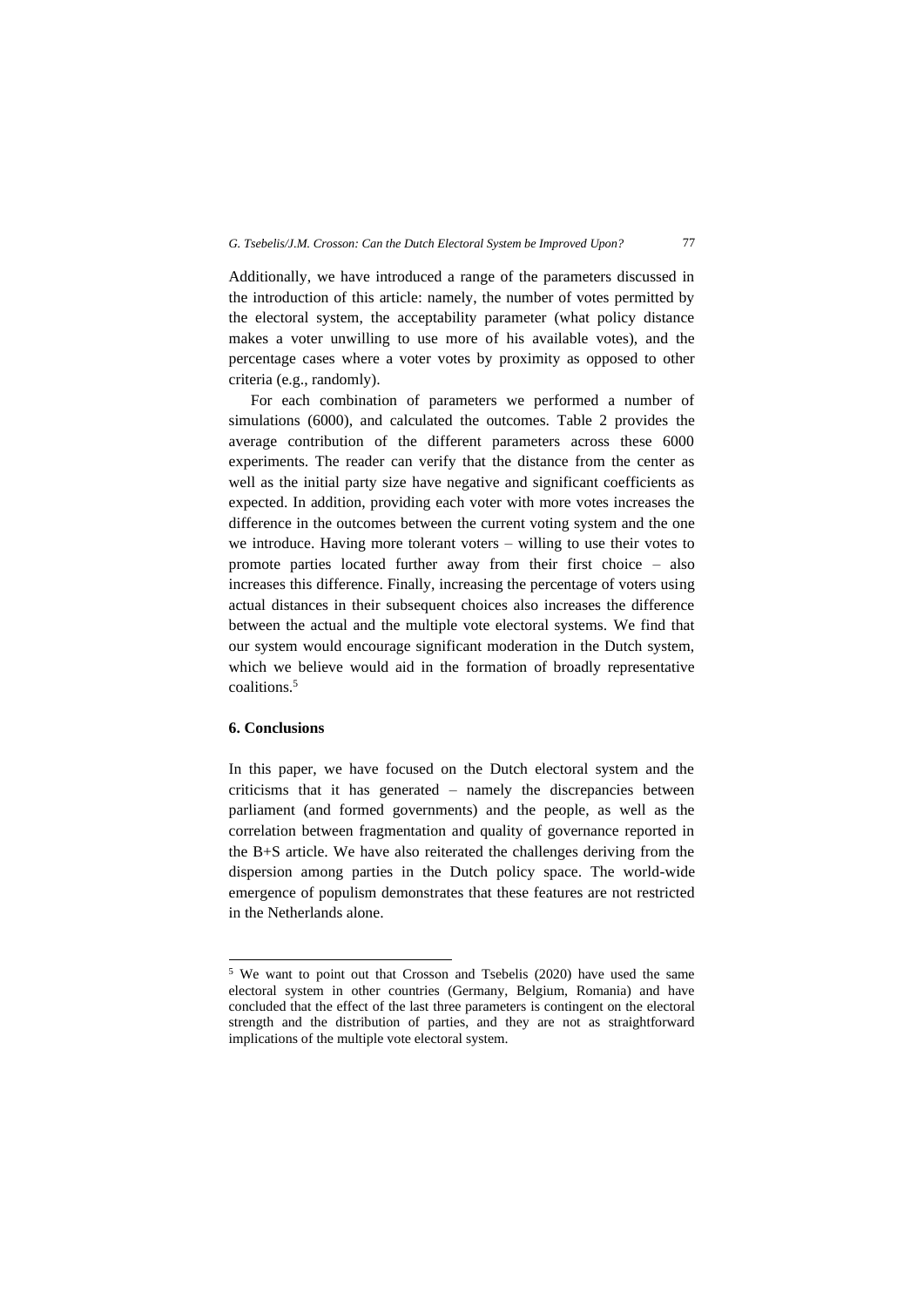As we have argued throughout the paper, we believe electoral reform – and not necessarily within-government reform – may serve to alleviate many of these challenges. More specifically, we have provided evidence that providing voters with more than one vote may improve voter information, increase participation, and drive governing parties toward the center of the political spectrum. We believe this system is both simple and effective, as it merely increases the number of votes that the voters may cast.

Our paper was based on the actual results of the 2012 election, and it assumed that the basic preferences of the voters were identical with the program of the parties they supported as reported in the Manifesto project (see Figure 1). As Figure 2 aptly summarizes, our system reduces support for several parties that are located farther away from the center of the Dutch political system. This particular feature of reduction in polarization should increase the correspondence between voters and the political system, as well as reduce coalitional swings, both previously identified as problems of the Dutch political system. Indeed, by better tapping the preferences of the people in a more accurate way than under the current restricted, we enable the emergence of outcomes that approximate more the "average" voter – and that are therefore likely to produce more flexible and durable coalitions.

#### **References**

- Benoit, K., and M. Laver (2007), "Estimating party policy positions: Comparing expert surveys and hand-coded content analysis," *Electoral Studies* 26: 90-107.
- Brams, S., and P.C. Fishburn (2007), *Approval voting,* Springer Science & Business Media.
- Brouwer, P. and K. Staal (2020), "The Future and Viability of the Dutch Democracy: A Model Case." *Munich Social Science Review, Volume 3*  (*this volume*).
- Crosson, J. and G. Tsebelis (2020), "Multiple Vote System: A Remedy for Political Polarization," *working paper.*
- Cox, G.W. (1990), "Centripetal and centrifugal incentives in electoral systems," *American Journal of Political Science* 34: 903-935.
- Krause, W., Lehmann, P., Lewandowski, J., Matthieß, T., Merz, N., Regel, S., Werner, A. (2018), *Manifesto Corpus*, Berlin: WZB Berlin Social Science Center.